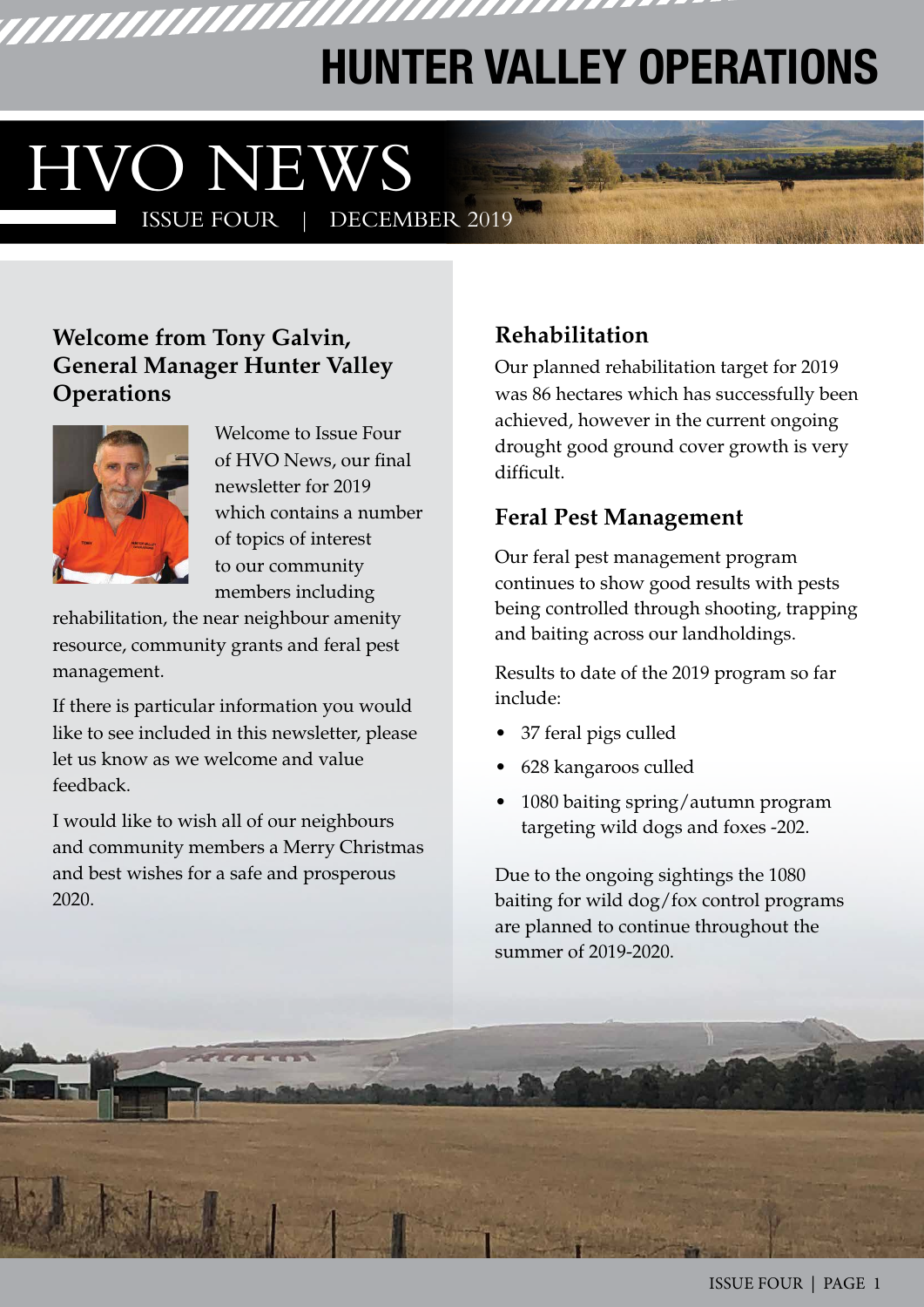

#### **Apprentice Project**

Our second Apprentice Project Days was held on Saturday 30 November. A number of HVO apprentices volunteered their time to undertake a number of projects for the Singleton Family Centre. The jobs undertaken on the day included:

- Vegetables planted in raised garden beds
- Installation of playground equipment
- Installation of a picnic setting and bench seat
- Installation of a portable yoga stand
- Installation of a new security light
- Installation of a paving area
- Removal of a fence and clothes line

If you have a community program that you would like HVO to consider as part of this program, please contact Merri Bartlett on 0455 782 292.

#### **Local School Site Tour**

HVO welcomed Mount View High School students to site on 20 August and a group of high school career advisors, from various high schools in the Hunter Valley, on 6 September.

Both groups stated they enjoyed the tour of operational and rehabilitation areas and were able to learn more about the mining process by viewing our operations in action. We look forward to welcoming other school groups wishing to visit the site in 2020.

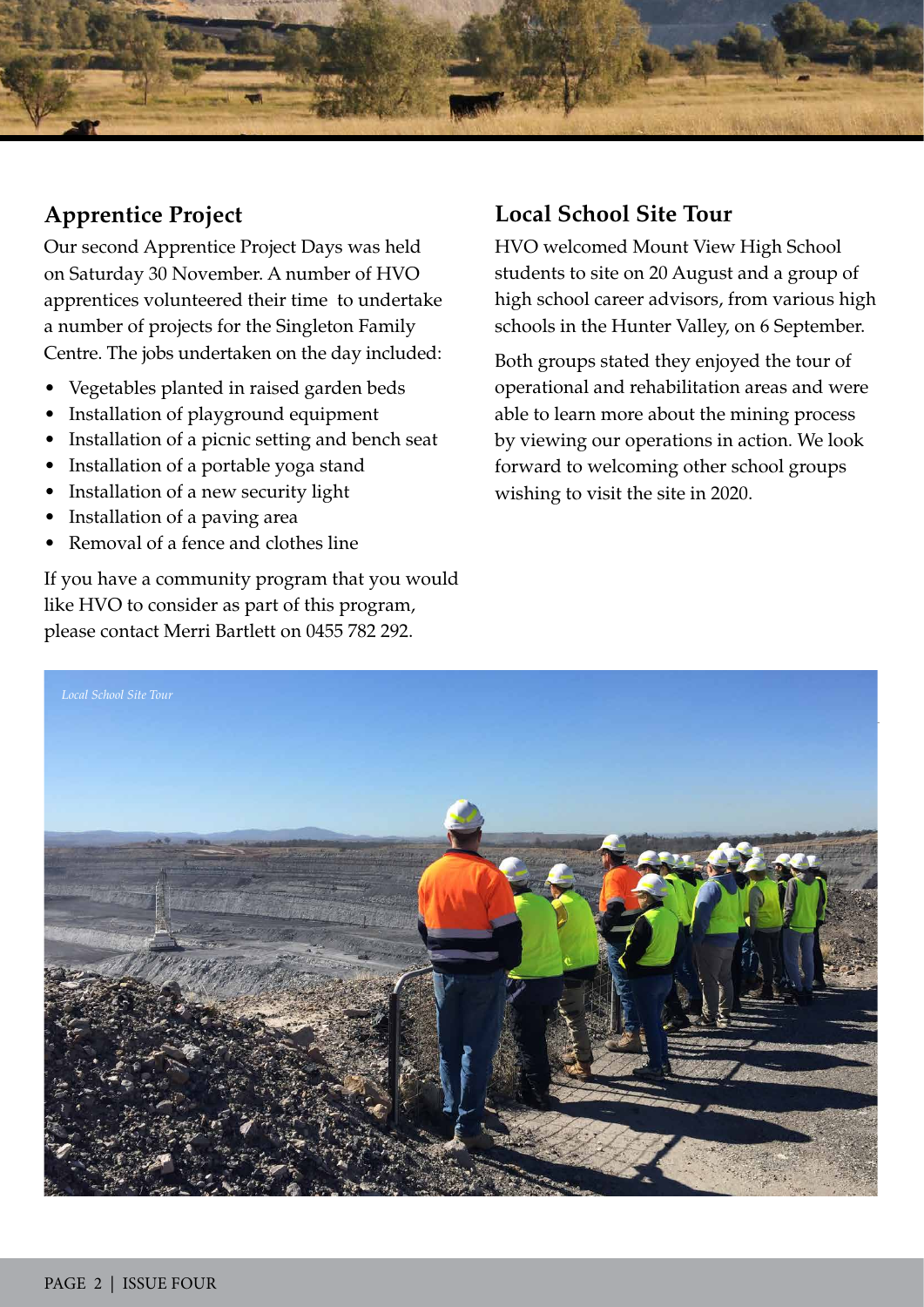#### **Community Information Sessions**

Community Information Sessions were held on 7 November in Jerrys Plains and 9 November in Maison Dieu with information provided on HVO operations including an overview of our proposed 2020 exploration drilling programs.

A number of our senior management team attended these meetings to meet and speak with our near neighbours. We would like to thank all of those who took the time to attend and it's very much appreciated.

We encourage our near neighbours and community members to come along to these sessions and would like to make them available at times that best suit the community. Therefore we would be interested in feedback on preferred days of the week and times to hold these sessions in future. Please feel free to SMS your preference for the timing of these sessions to Merri Bartlett on 0455 782 292.

#### **Community Grants Program**

Round Two of our Community Grants Program closed in September with 18 applications received. We are pleased to announce an additional \$41,000 has been allocated to a number of local organisations, including:

- Singleton Council (Blast and Disability Dance)
- Singleton Triathlon Club
- Hunter Wayila
- Singleton Rugby Club
- Jerrys Plains School of Arts Hall (New BBQ)



- Country Women's Association
- Singleton Australian Football Club
- Australian Stock Horse Society Eastern Branch
- St Catherine's Catholic College
- Early Links Inclusion Support Service
- Singleton Girl Guides
- Australian Christian College

Thanks to all of the community groups who applied for grants for Round Two. Round One of the 2020 program will open in April next year and I encourage community groups to apply.